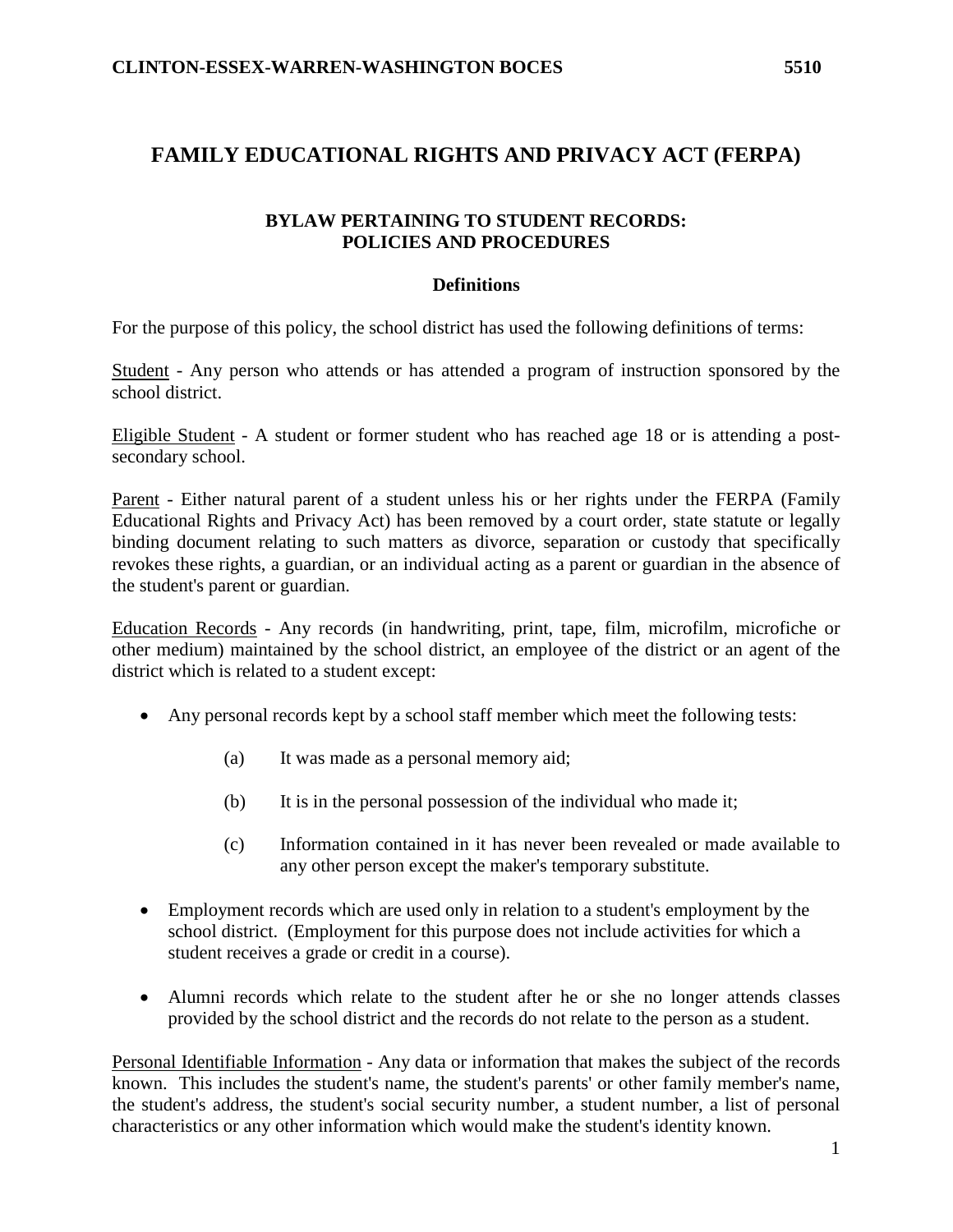### **Annual Notification**

Each year, the district will maintain and update a FERPA web page on its website featuring current FERPA information and a notice to parents and eligible students regarding their rights under the FERPA in the form shown below.

## Model Notification of Rights under FERPA for Elementary and Secondary Schools

The Family Educational Rights and Privacy Act (FERPA) affords parents and students who are 18 years of age or older ("eligible students") certain rights with respect to the student's education records. These rights are:

1. The right to inspect and review the student's education records within 45 days after the day the [Name of school ("School")] receives a request for access.

Parents or eligible students should submit to the school principal [or appropriate school official] a written request that identifies the records they wish to inspect. The school official will make arrangements for access and notify the parent or eligible student of the time and place where the records may be inspected.

2. The right to request the amendment of the student's education records that the parent or eligible student believes are inaccurate, misleading, or otherwise in violation of the student's privacy rights under FERPA.

Parents or eligible students who wish to ask the [School] to amend a record should write the school principal [or appropriate school official], clearly identify the part of the record they want changed, and specify why it should be changed. If the school decides not to amend the record as requested by the parent or eligible student, the school will notify the parent or eligible student of the decision and of their right to a hearing regarding the request for amendment. Additional information regarding the hearing procedures will be provided to the parent or eligible student when notified of the right to a hearing.

3. The right to provide written consent before the school discloses personally identifiable information (PII) from the student's education records, except to the extent that FERPA authorizes disclosure without consent.

One exception, which permits disclosure without consent, is disclosure to school officials with legitimate educational interests. A school official is a person employed by the school as an administrator, supervisor, instructor, or support staff member (including health or medical staff and law enforcement unit personnel) or a person serving on the school board. A school official also may include a volunteer or contractor outside of the school who performs an institutional service of function for which the school would otherwise use its own employees and who is under the direct control of the school with respect to the use and maintenance of PII from education records, such as an attorney, auditor, medical consultant, or therapist; a parent or student volunteering to serve on an official committee, such as a disciplinary or grievance committee; or a parent, student, or other volunteer assisting another school official in performing his or her tasks. A school official has a legitimate educational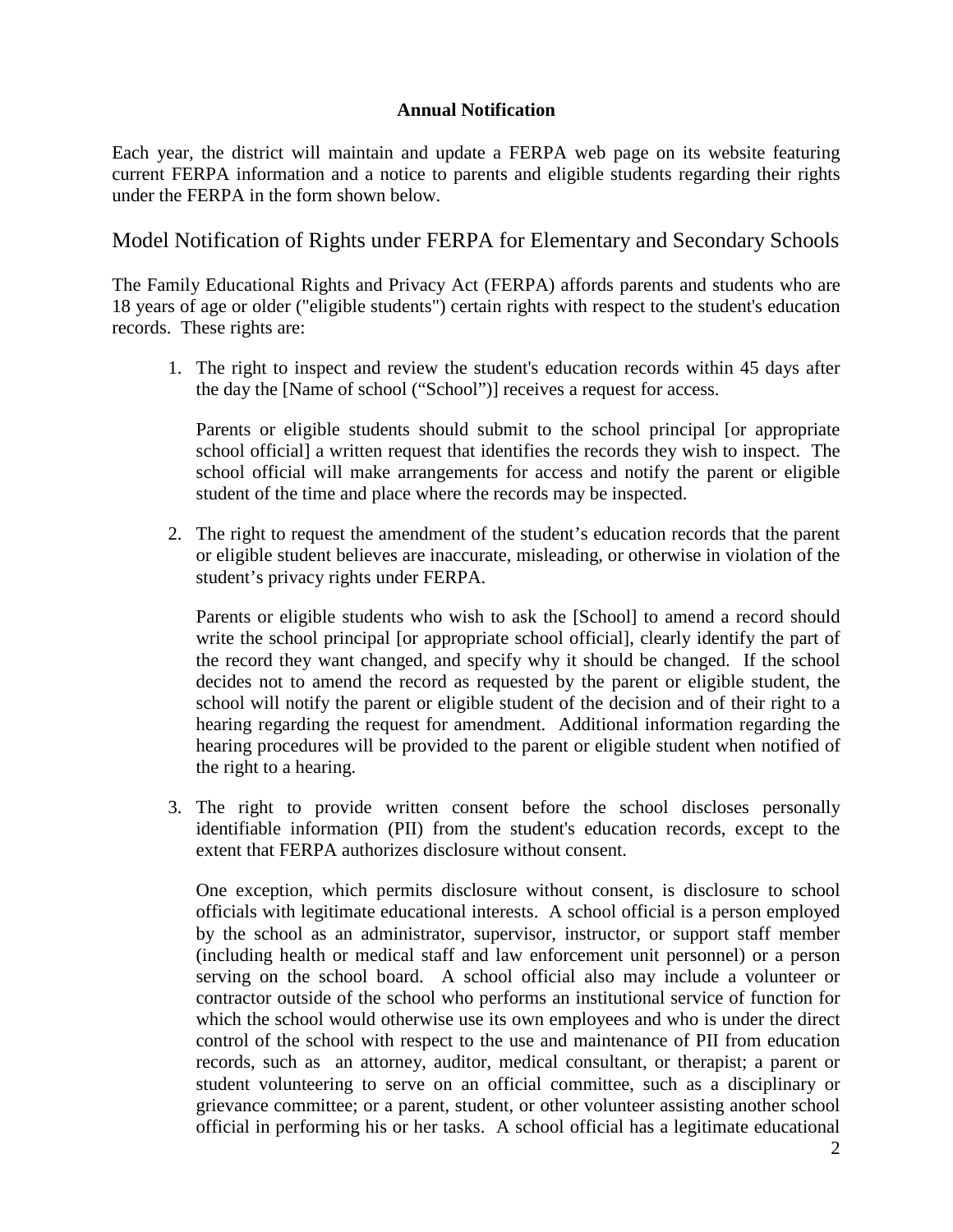interest if the official needs to review an education record in order to fulfill his or her professional responsibility.

Upon request, the school discloses education records without consent to officials of another school district in which a student seeks or intends to enroll, or is already enrolled if the disclosure is for purposes of the student's enrollment or transfer. [NOTE: FERPA requires a school district to make a reasonable attempt to notify the parent or student of the records request unless it states in its annual notification that it intends to forward records on request.]

4. The right to file a complaint with the U.S. Department of Education concerning alleged failures by the [School] to comply with the requirements of FERPA. The name and address of the Office that administers FERPA are:

> Family Policy Compliance Office U.S. Department of Education 400 Maryland Avenue, SW Washington, DC 20202

See the list below of the disclosures that elementary and secondary schools may make without consent.

FERPA permits the disclosure of PII from students' education records, without consent of the parent or eligible student, if the disclosure meets certain conditions found in §99.31 of the FERPA regulations. Except for disclosures to school officials, disclosures related to some judicial orders or lawfully issued subpoenas, disclosures of directory information, and disclosures to the parent or eligible student, §99.32 of the FERPA regulations requires the school to record the disclosure. Parents and eligible students have a right to inspect and review the record of disclosures. A school may disclose PII from the education records of a student without obtaining prior written consent of the parents or the eligible student –

- To other school officials, including teachers, within the educational agency or institution whom the school has determined to have legitimate educational interests. This includes contractors, consultants, volunteers, or other parties to whom the school has outsourced institutional services or functions, provided that the conditions listed in §99.31(a)(1)(i)(B)(*l*) - (a)(1)(i)(B)(2) are met. (§99.31(a)(1))
- To officials of another school, school system, or institution of postsecondary education where the student seeks or intends to enroll, or where the student is already enrolled if the disclosure is for purposes related to the student's enrollment or transfer, subject to the requirements of §99.34. (§99.31(a)(2))
- To authorized representatives of the U. S. Comptroller General, the U. S. Attorney General, the U.S. Secretary of Education, or State and local educational authorities, such as the State educational agency in the parent or eligible student's State (SEA). Disclosures under this provision may be made, subject to the requirements of §99.35, in connection with an audit or evaluation of Federal- or State-supported education programs, or for the enforcement of or compliance with Federal legal requirements that relate to those programs. These entities may make further disclosures of PII to outside entities that are designated by them as their authorized representatives to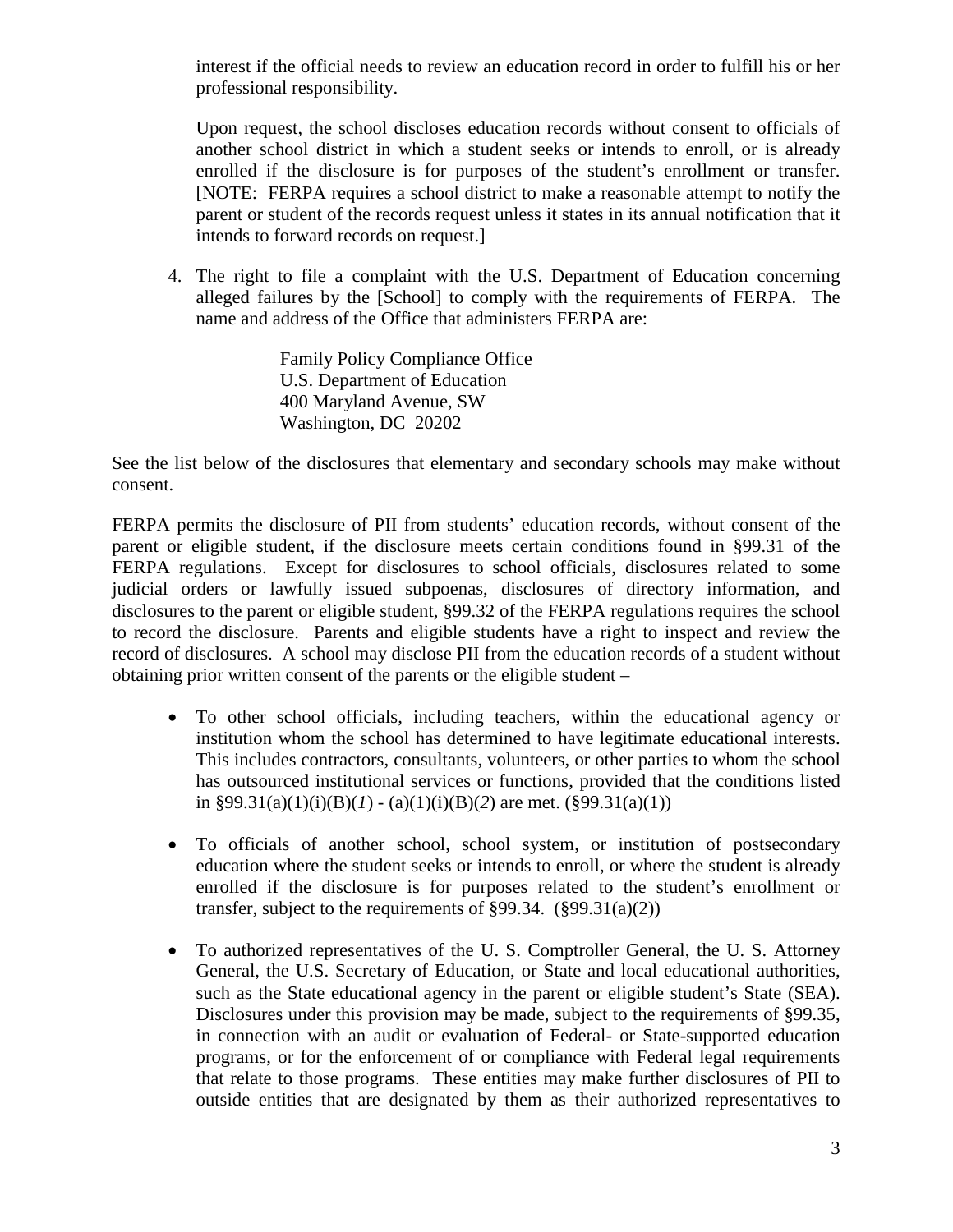conduct any audit, evaluation, or enforcement or compliance activity on their behalf. (§§99.31(a)(3) and 99.35)

- In connection with financial aid for which the student has applied or which the student has received, if the information is necessary to determine eligibility for the aid, determine the amount of the aid, determine the conditions of the aid, or enforce the terms and conditions of the aid.  $(\frac{6}{99.31(a)(4)})$
- To State and local officials or authorities to whom information is specifically allowed to be reported or disclosed by a State statute that concerns the juvenile justice system and the system's ability to effectively serve, prior to adjudication, the student whose records were released, subject to  $\S 99.38$ .  $(\S 99.31(a)(5))$
- To organizations conducting studies for, or on behalf of, the school, in order to: (a) develop, validate, or administer predictive tests; (b) administer student aid programs; or (c) improve instruction.  $(\S 99.31(a)(6))$
- To accrediting organizations to carry out their accrediting functions.  $(\S 99.31(a)(7))$
- To parents of an eligible student if the student is a dependent for IRS tax purposes.  $(\S 99.31(a)(8))$
- To comply with a judicial order or lawfully issued subpoena.  $(\frac{899.31(a)(9)}{99.31(a)(9)}$
- To appropriate officials in connection with a health or safety emergency, subject to §99.36. (§99.31(a)(10)
- Information the school has designated as "directory information" under §99.37.  $(\S 99.31(a)(11))$

#### **Statement of Rights**

Parents and eligible students have the following rights under the Family Educational Rights and Privacy Act and this policy:

- (1) The right to inspect and review the student's education records;
- (2) The right to exercise a limited control over other people's access to the student's education records;
- (3) The right to seek to correct the student's education records in a hearing if necessary;
- (4) The right to report violations of the FERPA to the Department of Education; and
- (5) The right to be informed about FERPA rights.

All rights and protections given parents under the FERPA and this policy transfer to the student when the student reaches age 18 or enrolls in a post-secondary school. The student then becomes an eligible student.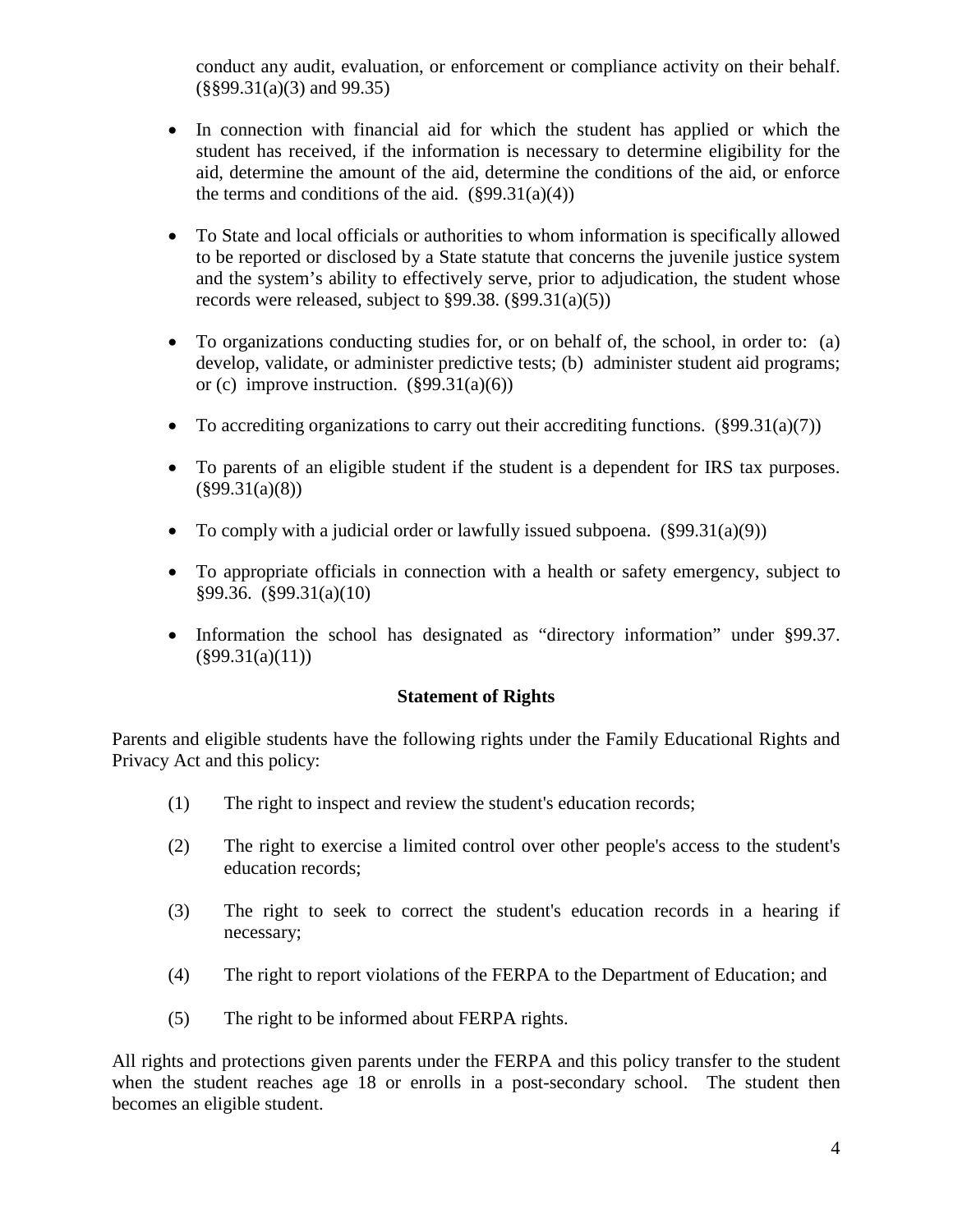Under the No Child Left Behind Act of 2001, schools receiving Title I money must release names, addresses and telephone listings to military recruiters upon request. Parents have the right to request that information not be released to military recruiters without prior written consent.

| <b>Types</b>                           | Location                         | Custodian                        |
|----------------------------------------|----------------------------------|----------------------------------|
| Cumulative school records              | Office of School Principal       | School Principal (list the names |
|                                        |                                  | of schools)                      |
| Cumulative<br><b>School</b><br>Records | Office of Superintendent         | Superintendent (address of the   |
| (former student)                       |                                  | superintendent's office)         |
| <b>Health Records</b>                  | Office of School Principal       | (See Location Above)             |
| Records<br>Speech Therapy              | Office of Education for Disabled | District Office (list location)  |
| <b>Psychological Records</b>           | <b>Students</b>                  |                                  |
| <b>School Transportation</b>           | <b>School Bus Garage</b>         | Director of Pupil Transportation |
|                                        |                                  | (list address)                   |
| <b>Special Test Records</b>            | Office of School Principal       | (See Location Above)             |
| Occasional Records<br>(student)        | Student's School (principal will | School Principal                 |
| education records not identified       | collect and make available)      |                                  |
| about such as those in the             |                                  |                                  |
| superintendent's office, in the        |                                  |                                  |
| school attorney's office, in the       |                                  |                                  |
| personal possession of a teacher       |                                  |                                  |

## **LOCATION OF EDUCATION RECORDS**

#### **Procedure to Inspect Education Records**

Parents of students and eligible students may inspect and review the student's education records upon request. In some circumstances, it may be mutually more convenient for the record custodian to provide copies of records. See the schedule of fees for copies.

CVES requests that upon attainment of 18 years of age, all students whose names do not appear as a dependent on their parent(s) income tax returns AND who do not wish for their parents(s)/guardian(s) to have access to their school records, to complete a 'CVES FERPA Notification Form.' Completion and submission of this form to the divisional offices will alert CVES to eligible students' preference not to have school records distributed to their parent(s)/guardian(s).

Since a student's records may be maintained in several locations, the school principals will offer to collect copies of records or the records themselves from locations other than a student's school, so that these records may be inspected at one site. However, if parents and eligible students wish to inspect records where they are maintained, school principals will accommodate their wishes.

Parents or eligible students should submit to the student's school principal a written request which identifies as precisely as possible the record or records he or she wishes to inspect.

The principal (or other custodian) will contact the parent of the student or the eligible student to discuss how access will be best arranged (copies, at the exact location, or records brought to a single site).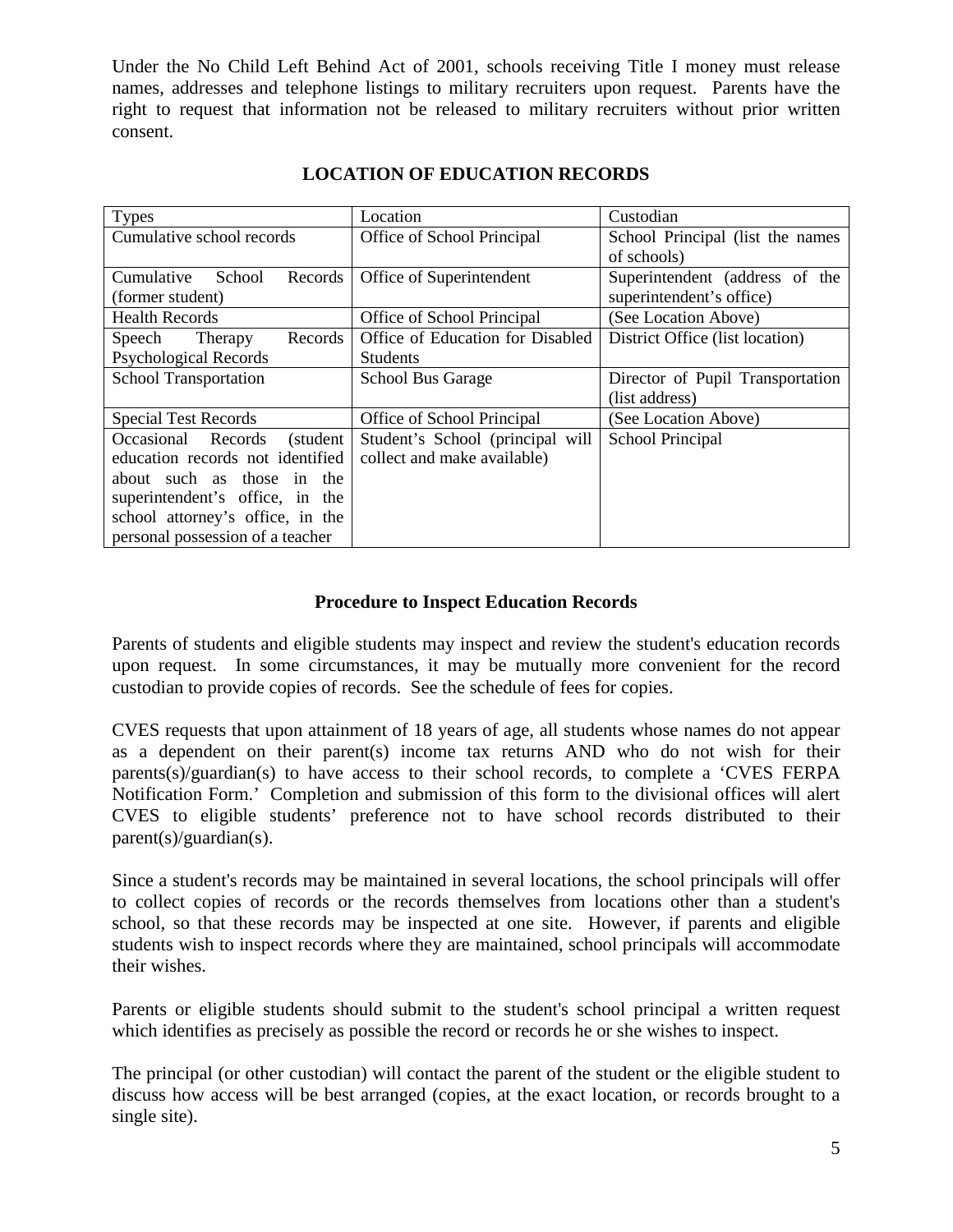The principal (or other custodian) will make the needed arrangements as promptly as possible and notify a parent or an eligible student of the time and place where the records may be inspected. This procedure must be completed in 45 days or less from the receipt of the request for access.

If, for any valid reason such as working hours, distance between records location sites or health, a parent or an eligible student cannot personally inspect and review a student's education records, the school district will arrange for a parent or an eligible student to obtain copies of the records. See below for information regarding fees for copies of records.

When the records contain information about students other than the child or the eligible student involved, a parent or an eligible student may not inspect and review the records of other students.

## **Fees for Copies of Records**

The school district will not deny parents or eligible students any rights to copies of records because of the following published fees. Where the fee represents an unusual hardship, it may be waived in part or entirely by the record custodian. However, the district reserves the right to make a charge for copies such as transcripts it forwards to potential employers or to colleges and universities for employment or admissions purposes.

The FERPA requires a school district to provide copies of records:

- (1) When the refusal to provide copies effectively denies access to the records by a parent or an eligible student;
- (2) At the request of a parent or an eligible student when the school district has provided the records to third parties by the prior consent of the parent or an eligible student; or
- (3) At the request of a parent or an eligible student when the school district has forwarded the records to another school where the student seeks or intends to enroll.

The fee for copies provided under the FERPA may not include the costs for search and retrieval. This fee will be from no cost to 25 cents per page.

The fee for all other copies such as copies of records forwarded to third parties with prior consent or those provided to parents as a convenience will be 25 cents per page plus postage if mailing is involved.

#### **Directory Information**

The school district proposes to designate the following personally identifiable information contained in a student's education records as directory information, and it will disclose that information without prior written consent:

- (1) The student's name;
- (2) The student's address;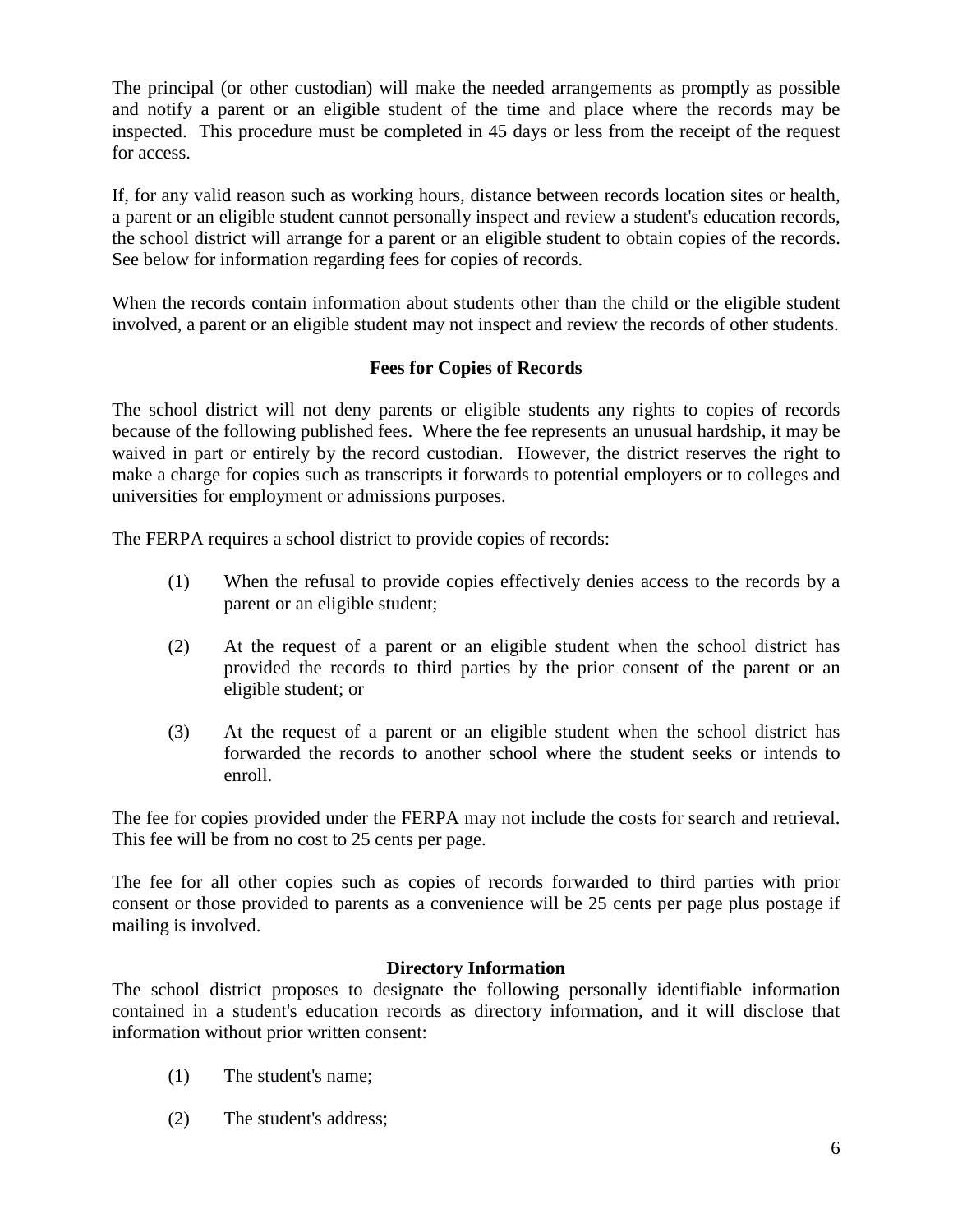- (3) The student's telephone listing;
- (4) The student's date and place of birth;
- (5) The student's class designation and major field of study (e.g., first grade, tenth grade, and the like);
- (6) The student's participation in officially recognized activities and sports;
- (7) The student's degrees, achievement awards or honors;
- (8) The student's weight and height if a member of an athletic team;
- (9) Dates of attendance;
- (10) The student's photograph;
- (11) The most recent educational institution attended before the student enrolled in the school district; and
- (12) Electronic mail address.

Within the first three weeks of each school year, the school district will publish in the legal section of a newspaper having general circulation in the district the above list, or a revised list, of the items of directory information it proposes to designate as directory information. For students enrolling after the notice is published, the list will be given to the student's parent or the eligible student at the time and place of enrollment.

After the parents or the eligible students have been notified, they will have two weeks to advise the school district in writing (a letter to the school superintendent's office) of any or all of the items they refuse to permit the district to designate as directory information about that student.

At the end of the two-week period, each student's records will be appropriately marked by the records custodians to indicate the items the district will designate as directory information about that student. This designation will remain in effect until it is modified by written direction of a student's parents or an eligible student.

The district may disclose directory information about former students without following the procedures specified in this paragraph.

## **Use of Student Education Records**

To carry out their responsibilities, school officials will have access to student education records for legitimate educational purposes. The school district will use the following criteria to determine school officials. An official is:

(1) A person duly elected to the school Board;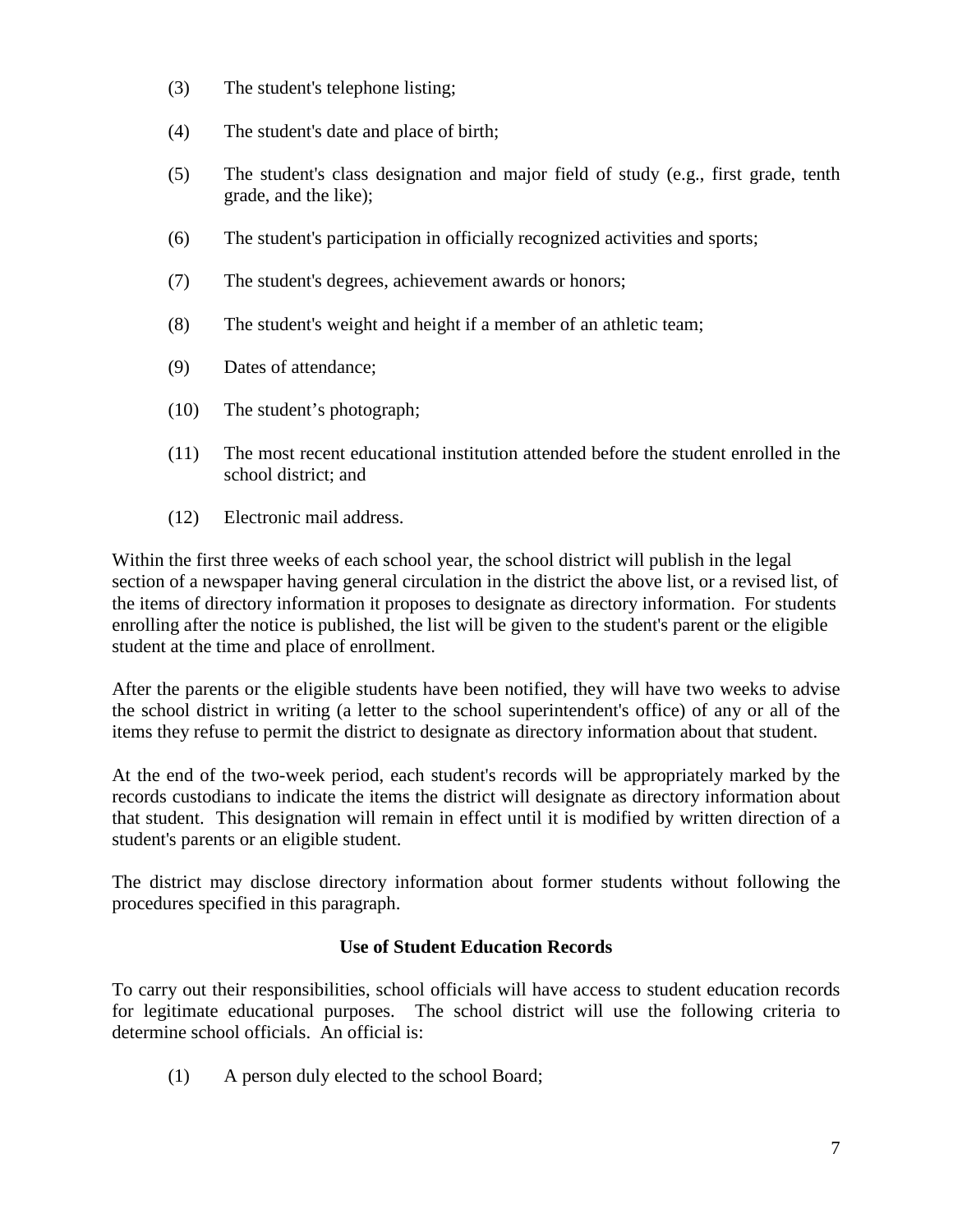- (2) A person certified by the State and appointed by the school Board to an administrative or supervisory position;
- (3) A person certified by the State and under appointment to the school Board as an instructor;
- (4) A person employed by the school Board as a temporary substitute for administrative, supervisory or instructional personnel for the period of his or her performance as a substitute; or
- (5) A person employed by or under appointment to the school Board to perform a special task such as a secretary, a clerk, the school Board attorney or auditor for the period of that person's performance as an employee or contractor.

School officials who meet the criteria listed above will have access to student's records if they have a legitimate educational interest in doing so. A legitimate educational interest is the person's need to know in order to:

- (1) Perform an administrative task required in the school officials position description approved by the school Board;
- (2) Perform a supervisory or instructional task directly related to the student's education; or
- (3) Perform a service or benefit for the student or the student's family such as health care, counseling, student job placement or student financial aid.

The school district only will release information from or permit access to student's education records with a parent or an eligible student's prior written consent except that the school superintendent or a person designated in writing by the superintendent may permit disclosure:

- (1) When a student seeks or intends to enroll in another school district or in a postsecondary school. The district will not further notify parents or eligible students prior to such a transfer of records. Parents and students have a right to obtain copies of records transferred under this provision.
- (2) When certain Federal and State officials need information in order to audit or enforce legal conditions related to federally supported education programs in the district.
- (3) To parties who provide or may provide financial aid to a student to:
	- (a) Establish the student's eligibility for the aid;
	- (b) Determine the amount of financial aid;
	- (c) Establish the conditions for the receipt of the financial aid;
	- (d) Enforce the agreement between the provider and the receiver of financial aid.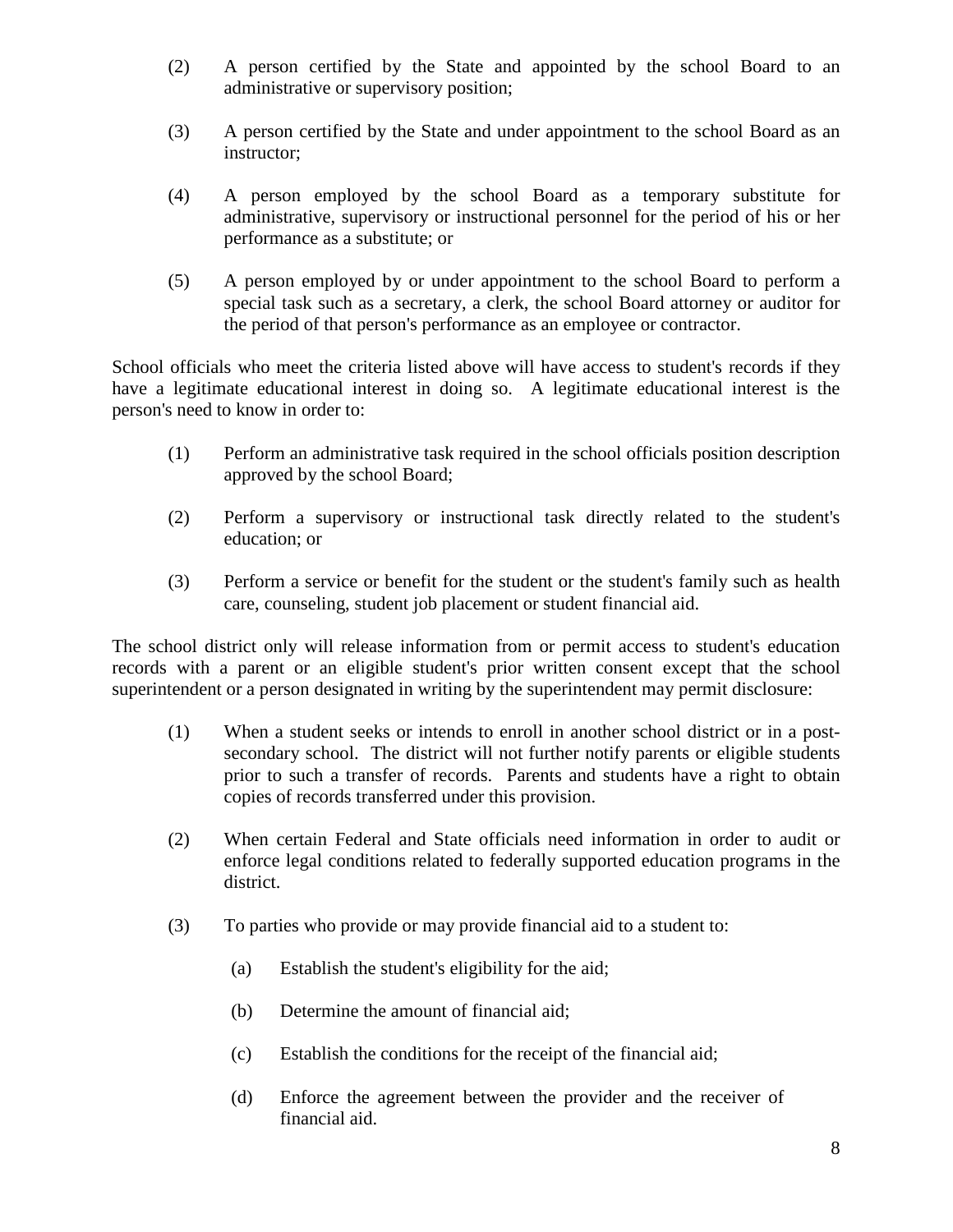- (4) If a State law adopted before November 19, 1974 required certain specific items of information to be disclosed in personally identifiable form from student records to State or local officials.
- (5) When the school district has entered into a written agreement or contract for an organization to conduct studies on the school district's behalf to develop tests, administer student aid or improve instruction. Such study may not permit personal identifiable information of parents or students by individuals other than representatives of the organization. Such information must be destroyed when no longer needed.
- (6) To accrediting organizations to carry out their accrediting functions.
- (7) To parents of eligible students if the parents claim the student as a dependent as defined by the Internal Revenue Code.
- (8) To comply with a judicial order or lawfully issued subpoena. The district will make a reasonable effort to notify the student's parents or the eligible student before making a disclosure under this provision.
- (9) In connection with a health or safety emergency under conditions described below.
- (10 If the disclosure is an item of directory information and the student's parents or an eligible student has not refused to allow the district to designate that item as directory information for that student.
- (11) Disclosure to a parent of a student who is not an eligible student or the student.

The school district will permit any of its officials to make the needed disclosure from student education records in a health or safety emergency if:

- (1) The official deems it is warranted by the seriousness of the threat to the health or safety of the student or other persons;
- (2) The information is necessary and needed to protect the health and safety of the student or other individuals;
- (3) The persons to whom the information is to be disclosed are qualified and in a position to deal with the emergency; and
- (4) Time is an important and limiting factor in dealing with the emergency. (The health or safety exception shall be strictly construed)

School district officials may release information from student's education records if the student's parents or the eligible student gives his prior written consent for the disclosure. The written consent must include at least:

(1) A specification of the records to be released;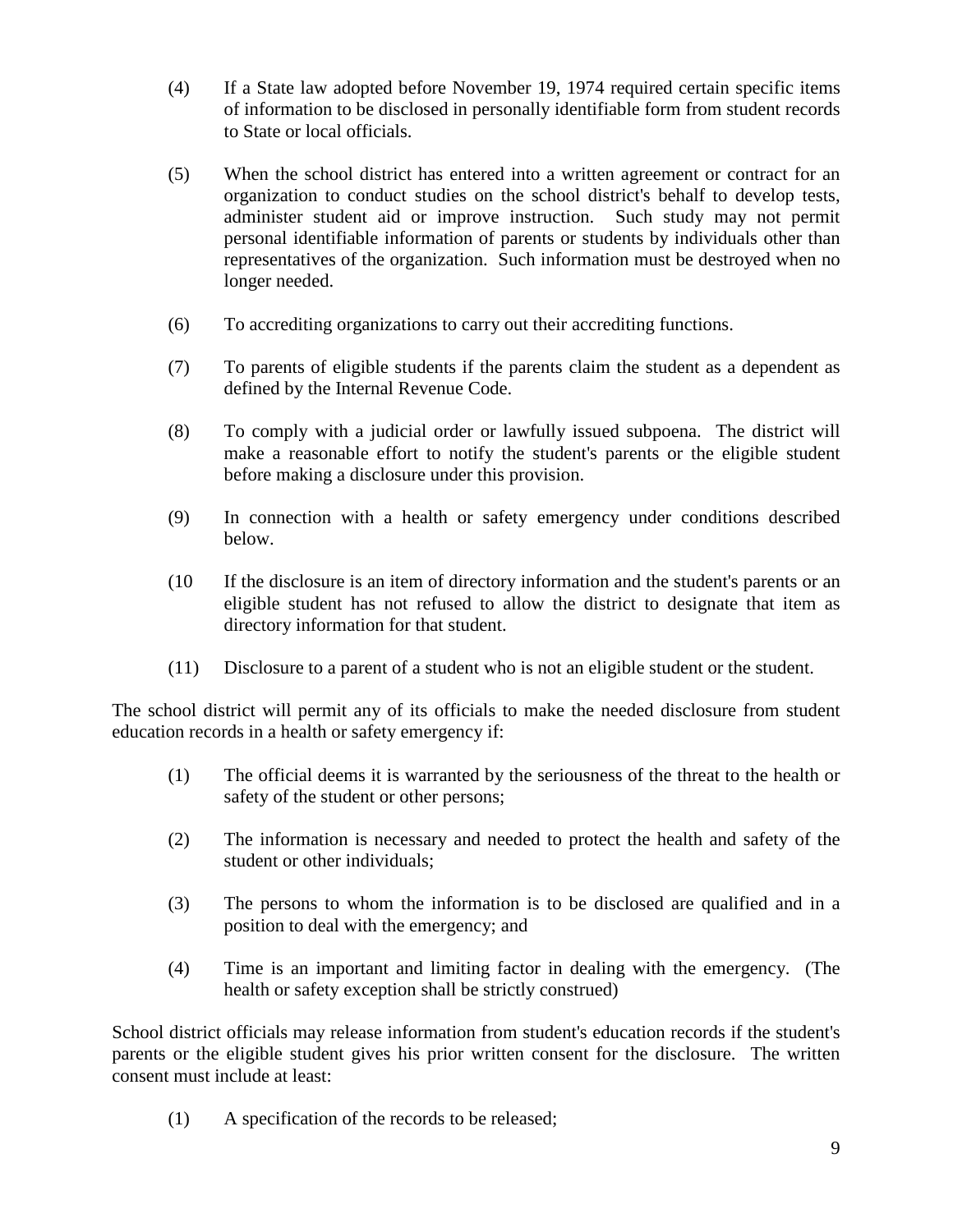- (2) The reasons for the disclosure;
- (3) The person or the organization or the class of persons or organizations to whom the disclosure is to be made;
- (4) A parent or an eligible student's signature; and
- (5) The date of the consent and, if appropriate, a date when the consent is to be terminated.

The student's parents or the eligible student may obtain a copy of any records disclosed under this provision.

The school district will not release information contained in student's education records, except directory information, to any third parties except its own officials, unless those parties agree that the information will not be re-disclosed without the parents or eligible student's prior written consent.

#### **Records of Requests for Access and Disclosure Made From Education Records**

The school district will maintain an accurate record of all requests for it to disclose information from or to permit access to a student's education records and of information it discloses and access it permits with some exceptions listed below. These records will be kept with, but will not be a part of, each student's Cumulative School Records. It will be available only to the record custodian, the eligible student, the parents of the student or to Federal, State or local officials for the purpose of auditing or enforcing federally supported educational programs.

The records will include at least:

- (1) The name of the person or agency that made the request;
- (2) The interest the person or agency had in the information;
- (3) The date the person or agency made the request; and
- (4) Whether the request was granted and, if it was, the date access was permitted or the disclosure was made.

The district will maintain these records as long as it maintains the student's education records. Such records may be inspected by the parent or eligible student or the school official or that person's assistant responsible for the custody of the records.

These records will not include requests for access or access granted to parents of the student or to an eligible student, requests for access or access granted to officials of the school district who have a legitimate educational interest in the student, requests for, or disclosure of, information contained in the student's education records if the request is accompanied by the prior written consent of a parent of the student or an eligible student or the disclosure is authorized by such prior consent, or for requests for, or disclosures of, directory information designated for that student.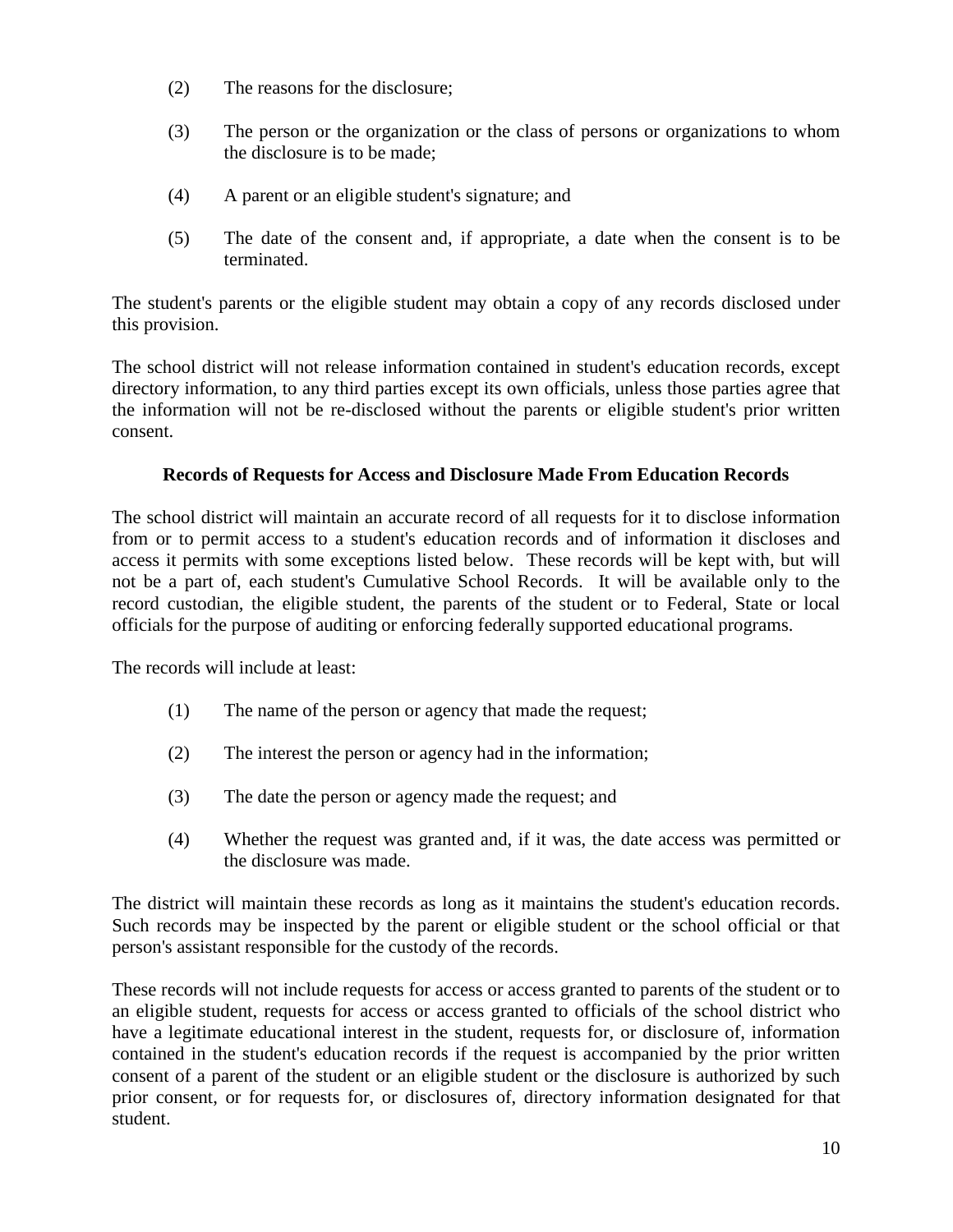### **Procedures to Seek to Correct Education Records**

Parents of students and eligible students have a right to seek to change any part of the student's records they believe is inaccurate, misleading or in violation of the student's rights. (NOTE: Under the FERPA, the district may decline to consider a request to change the grade a teacher assigns for a course).

For the purpose of outlining the procedures to seek to correct education records, the term incorrect will be used to describe records that are inaccurate, misleading or in violation of the student's rights. The term correct will be used to describe records that are accurate, not misleading and not in violation of the student's rights. Also, in this section, the term requester will be used to describe a parent of a student or an eligible student who is asking the school district to correct the records.

To establish an orderly process to review and correct education records for a requester, the district may make a decision to comply with the request for change at several levels in the procedure.

First Level Decision - When a parent of a student or an eligible student finds an item in the student's education records which he or she believes is inaccurate, misleading or in violation of student rights, the parent immediately should ask the record custodian to correct it. If the records are incorrect because of an obvious error and it is a simple matter to make the record change at this level, the record custodian will make the correction. However, if the records are changed at this level, the method and result must satisfy the requester.

If the custodian cannot change the records to the requester's satisfaction or the records do not appear to be obviously incorrect, the custodian will:

- (1) Provide the requester a copy of the questioned records at no cost;
- (2) Ask the requester to initiate a written request for the change; and
- (3) Follow the procedure for a second level decision.

Second Level Decision - The written request to correct a student's education records through the procedure at this level should specify the correction the requester wishes the district to make. It should at least identify the item the requester believes is incorrect and state whether the requestor believes the item:

- (1) Is inaccurate and why;
- (2) Is misleading and why; or
- (3) Violates the student's rights and why.

The request will be dated and signed by the requester.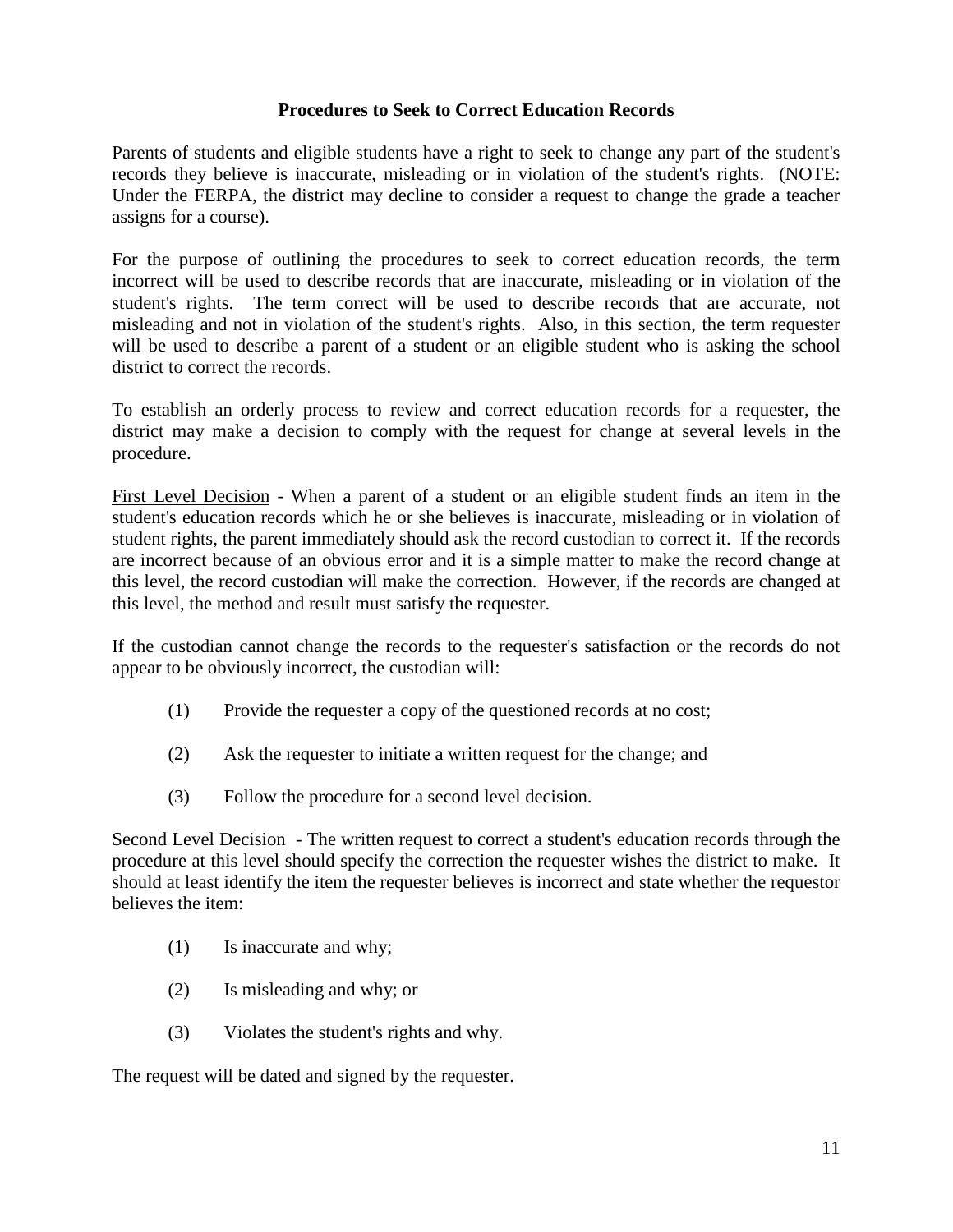Within two weeks after the record custodian receives a written request, the custodian will:

- (1) Study the request;
- (2) Discuss it with other school officials (the person who made the records or those who may have a professional concern about the district's response to the request);
- (3) Make a decision to comply or decline to comply with the request; and
- (4) Complete the appropriate steps to notify the requester or move the request to the next level for a decision.

If, as a result of this review and discussion, the record custodian decides the records should be corrected, the custodian will effect the change and notify the requester in writing that the change has been made. Each such notice will include an invitation for the requester to inspect and review the student's education records to make certain the records are in order and the correction is satisfactory.

If the custodian decides the records are correct, the custodian will make a written summary of any discussions with other officials and of the custodian's findings in the matter. The custodian will transmit this summary and a copy of the written request to the school superintendent.

Third Level Decision - The school superintendent will review the material provided by the record custodian and, if necessary, discuss the matter with other officials such as the school attorney or the school Board (in executive session). The superintendent will then make a decision concerning the request and complete the steps at this decision level. Ordinarily, this level of the procedure should be completed within two weeks. If it will take longer, the superintendent will notify the requester in writing of the reasons for the delay and a date when the decision will be made.

If the superintendent decides the records are incorrect and should be changed, the superintendent will advise the record custodian to make the change. The record custodian will advise the requester of the change as the custodian would if the change had been made at the second level.

If the superintendent decides the records are correct, the superintendent will prepare a letter to the requester which will include:

- (1) The school district's decision that the records are correct and the basis for the decision.
- (2) A notice to the requester that the requestor has a right to ask for a hearing to present evidence that the records are incorrect and that the district will grant such a hearing.
- (3) Instructions for the requester to contact the superintendent, or an official designated by the superintendent, to discuss acceptable hearing officers, convenient times and a satisfactory site for the hearing. (The district will not be bound by the requester's positions on these items but will, so far as possible, arrange the hearing as the requester wishes).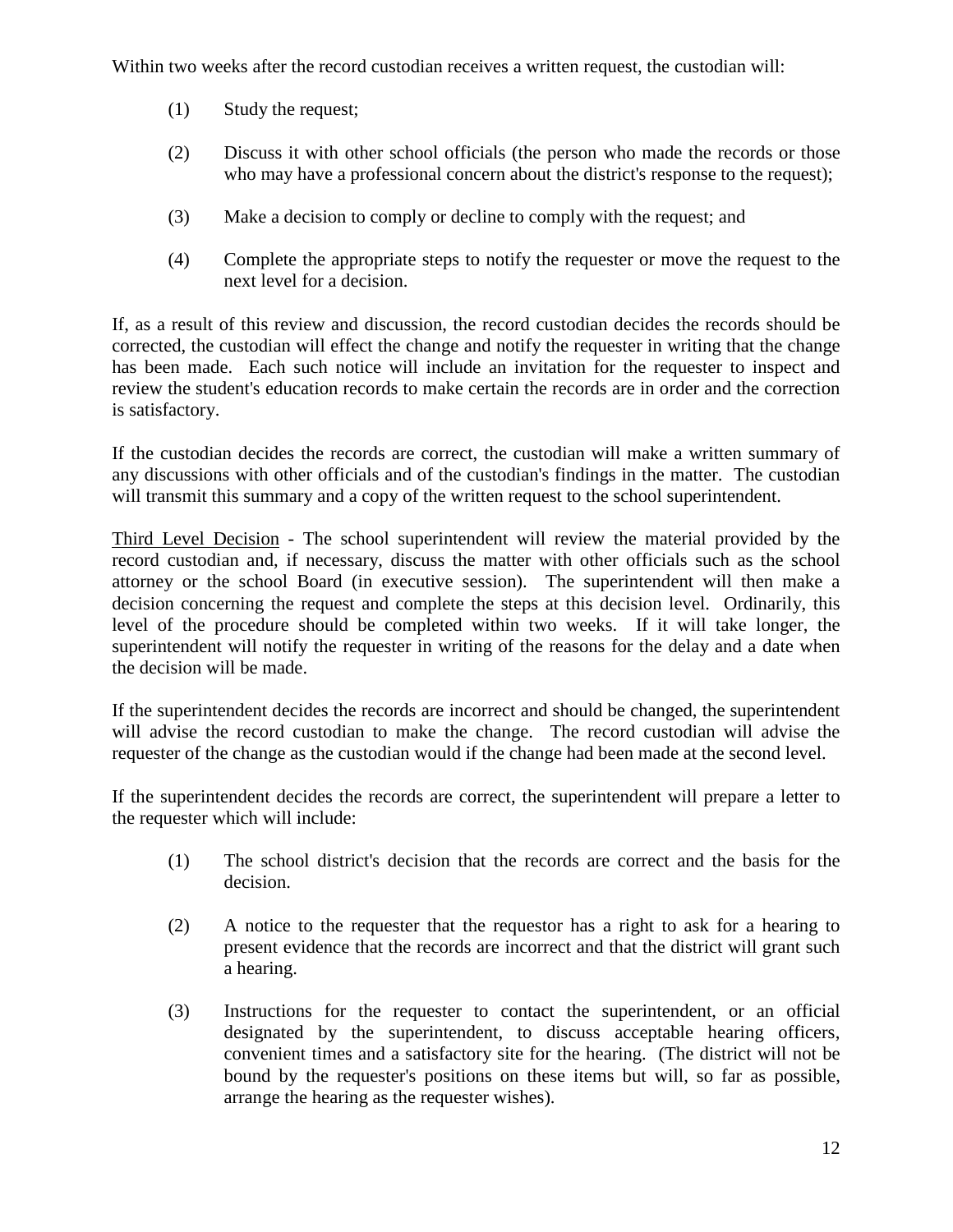(4) That the requester may be represented or assisted in the hearing by other parties, including an attorney at the requester's expense.

Fourth Level Decision - After the requester has submitted (orally or in writing) that person's wishes concerning the hearing officer and the time and place for the hearing, the superintendent will, within a week, notify the requester when and where the district will hold the hearing and whom the superintendent has designated as the hearing officer.

At the hearing, the hearing officer will provide the requester a full and reasonable opportunity to present material evidence and testimony to demonstrate that the questioned part of the student's education records are incorrect as shown in the requester's written request for a change in the records (second level).

Within two weeks after the close of the hearing, the hearing officer will submit to the school superintendent a written summary of the evidence submitted at the hearing. Along with the summary, the hearing officer will submit recommendations, based solely on the evidence presented at the hearing, that the records should be changed or remain unchanged.

The school superintendent will prepare the district's decision within three weeks of the hearing. That decision will be based on the summary of the evidence presented at the hearing and the hearing officer's recommendation. The district's decision will be based solely on the evidence presented at the hearing. The superintendent may overrule the hearing officer if the superintendent believes the hearing officer's recommendation is not consistent with the evidence presented. As a result of the district's decision, the superintendent will take one of the following actions:

- (1) If the decision is that the district will change the records, the superintendent will instruct the record custodian to correct the records. The record custodian will correct the records and notify the requester as at the second level decision.
	- (a) If the decision is that the district will not change the records, the superintendent will prepare a written notice to the requester which will include:
	- (b) The school district's decision that the records are correct and will not be changed.
	- (c) A copy of the summary of the evidence presented at the hearing and a written statement of the reasons for the district's decision.
	- (d) A statement advising the requester that the requestor may place an explanatory statement which states the reasons the requestor disagrees with the school district's decision or the reasons the requestor believes the records are incorrect in the student's education records.